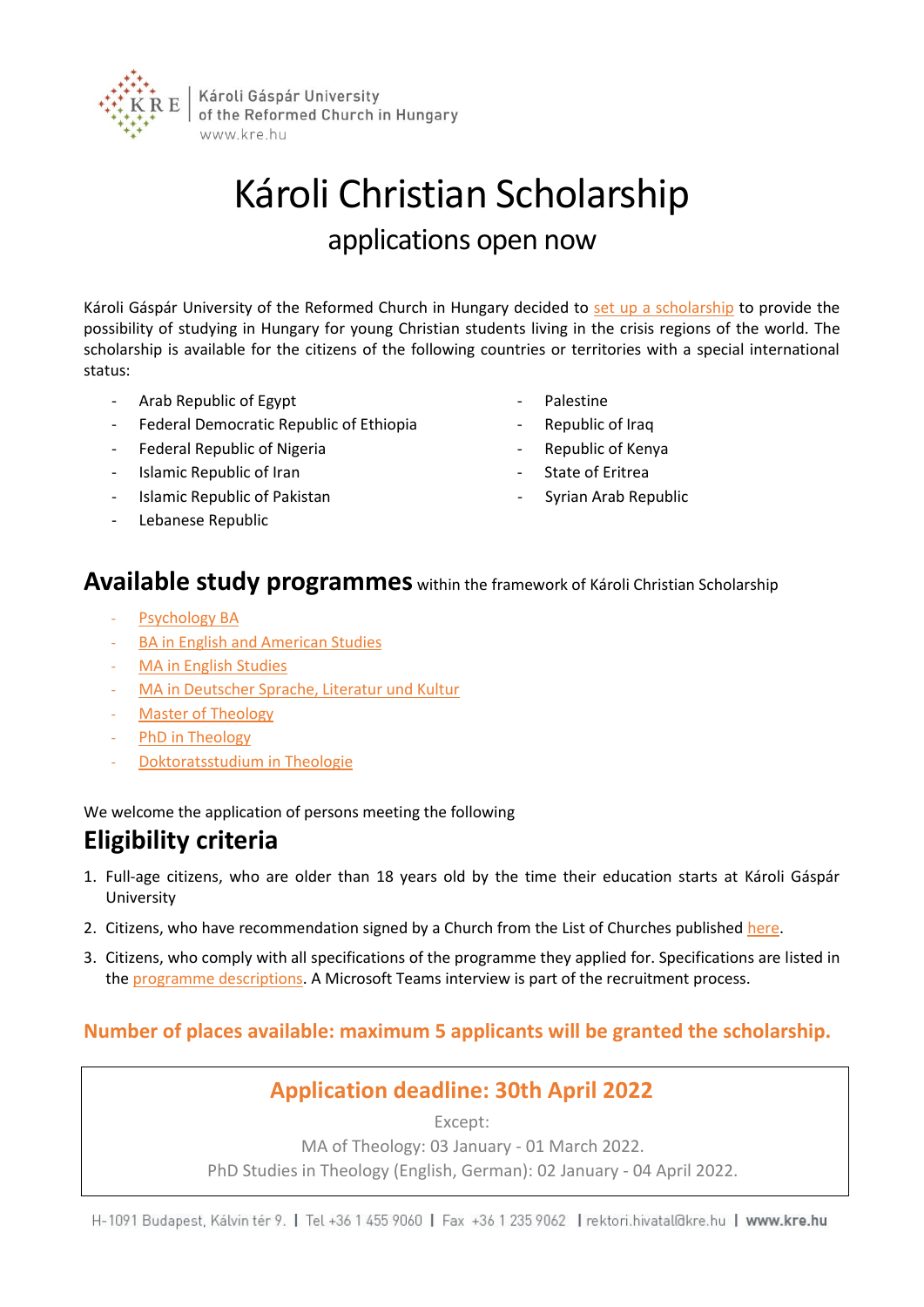

Károli Gáspár University of the Reformed Church in Hungary www.kre.hu

# **Provisions Covered by Scholarship**

- **Tuition-free education**: exemption from the payment of tuition fee
- **Monthly allowance:** HUF 100 000 (cca. EUR 280) contribution to the living expenses in Hungary for the first academic year (2 semesters) of your studies, and introducing a variable rate from the third semester until the completion of your studies depending on your academic performance
- **Accommodation:** dormitory place for the whole duration of the scholarship period for 12 months a year
- **Reimbursement of travel costs:** HUF 200 000 /academic year (cca. EUR 550)
- **Medical insurance**

#### **The scholarship holder is required to stay habitually in Hungary during the training period as follows:**

*The scholarship holder's continuous private stay outside Hungary may not exceed 10 workingdays per training period.*

*In case the intended stay abroad for private purposes exceeds 10 working days but does not reach 30 days within a semester, it is subjected to institutional permit.*

*Abroad stays of more than 30 days per training period are subject to institutional authorisation, in accordance with Section 45 (2) c) of the Higher Education Act, may only be allowed in cases of childbirth, or in the event of an accident, illness or other unexpected reason beyond the own fault of the scholarship holder. In this case no scholarship or housing allowance shall be granted from the subsequent month following the decision in respect of the training period concerned.*

# **Application documents**

- 1. **Evidence of formal qualifications** depends on the programme you would like to apply:
	- secondary school certificate (matriculation document) or
	- BA degree or
	- MA degree;
- 2. **Minimum CEFR B2-level internationally accepted English language certificate**;
- 3. **Curriculum Vitae** (CV);
- 4. **Motivation letter** with Church Recommendation\*;
- 5. Filled **[Online Application Form](https://english.kre.hu/application/)**.

\*Please attach your **Church Recommendation** from the List of [Churches](https://english.kre.hu/images/doc/list_of_churches-karoli_christian_scholarship.pdf) to your Motivation letter. Only those applicants will be considered for the Károli Christian Scholarship who include the Church Recommendation in their application.

#### **Formal criteria for the Letter of Church Recommendation must:**

- be signed and stamped by the bishop (or other leader) of the relevant Church
- have the printed name of and contact details of the bishop (or other leader) on it